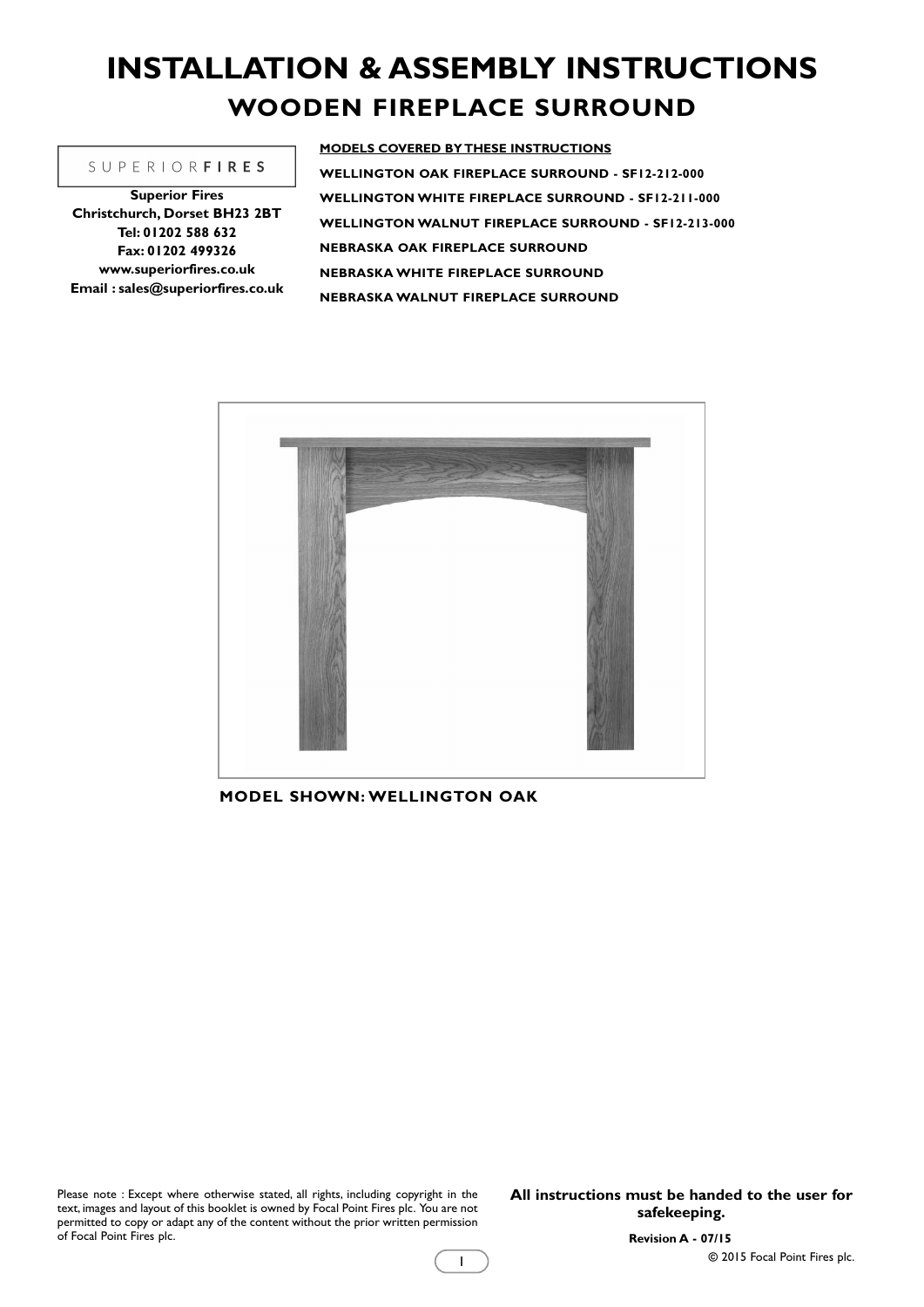# **A S S E M B L Y I N S T R U C T I O N S** GB IE

| <b>Section</b> | <b>Contents</b>       | Page No. | <b>Section</b> | <b>Contents</b>                         | Page No. |
|----------------|-----------------------|----------|----------------|-----------------------------------------|----------|
| I.O            | Important notes       |          | 5.0            | <b>Installation</b>                     |          |
| 2.0            | <b>Tools required</b> |          | 6.0            | Cleaning/ finishing                     |          |
| 3.0            | Hardware & parts list |          | 7.0            | <b>Guarantee</b> - terms and conditions |          |
| 4.0            | <b>Assembly</b>       |          |                |                                         |          |

# **1.0 IMPORTANT NOTES**

To ensure safe and stable installation:

1.The assembled Fire Surround must be fixed / secured to wall.

2.The wall must be sturdy and in good repair.

3. Some walls require alternative fixings (not included).

4.When drilling into the wall, check for hidden pipes and cables.

## **2.0 TOOLS REQUIRED**

Cross head screwdriver PZ2 (3 inches in length or greater) Drill, 6mm and a 2mm suitable drill bit

Pencil

Tape measure

# **3.0 HARDWARE & PARTS LIST**

| <b>CODE</b> | <b>NAME</b>                                 | <b>FIGURE</b> | <b>QUANTITY</b>    | <b>CODE</b>    | <b>NAME</b>                       | <b>FIGURE</b> | <b>QUANTITY</b> |
|-------------|---------------------------------------------|---------------|--------------------|----------------|-----------------------------------|---------------|-----------------|
| A           | <b>WOOD</b><br><b>DOWELS</b><br>(8X20mm)    |               | 19PCS              | $\odot$        | <b>TOP PANEL</b>                  |               | <b>IPC</b>      |
| B           | <b>CAM LOCKS</b><br>(15X9mm)                |               | I <sub>2</sub> PCS | $\circledS$    | <b>FRONT PANEL</b>                |               | <b>IPC</b>      |
| $\mathsf C$ | <b>CAM BOLTS</b><br>(6X30mm)                | இதி<br>md     | I2PCS              | $\circledS$    | <b>LEFT SIDE</b><br><b>LEG</b>    |               | <b>IPC</b>      |
| D           | <b>WOOD</b><br><b>SCREWS</b><br>(8X25mm)    | <b>MARCHI</b> | <b>I3PCS</b>       | $^{\circledR}$ | <b>RIGHT SIDE</b><br><b>LEG</b>   |               | <b>IPC</b>      |
| E           | <b>WALL</b><br><b>SCREWS</b><br>(8X38mm)    |               | 2PCS               | $\circledS$    | <b>INSIDE LEGS</b>                |               | 3PC             |
| F           | <b>WOOD</b><br><b>SCREWS</b><br>(3X20mm)    | amman.        | 4PCS               | $^{\circledR}$ | <b>LEFT SIDE</b><br><b>PANEL</b>  |               | <b>IPC</b>      |
| G           | <b>WALL PLUGS</b><br>(6X25mm)               |               | 2PCS               | $\circledcirc$ | <b>RIGHT SIDE</b><br><b>PANEL</b> |               | <b>IPC</b>      |
| H           | <b>MIRROR</b><br><b>PLATES</b><br>(45X43mm) |               | 2PCS               |                |                                   |               |                 |
| $\mathbf I$ | <b>GLUE</b><br>(10g)                        |               | <b>IPCS</b>        |                |                                   |               |                 |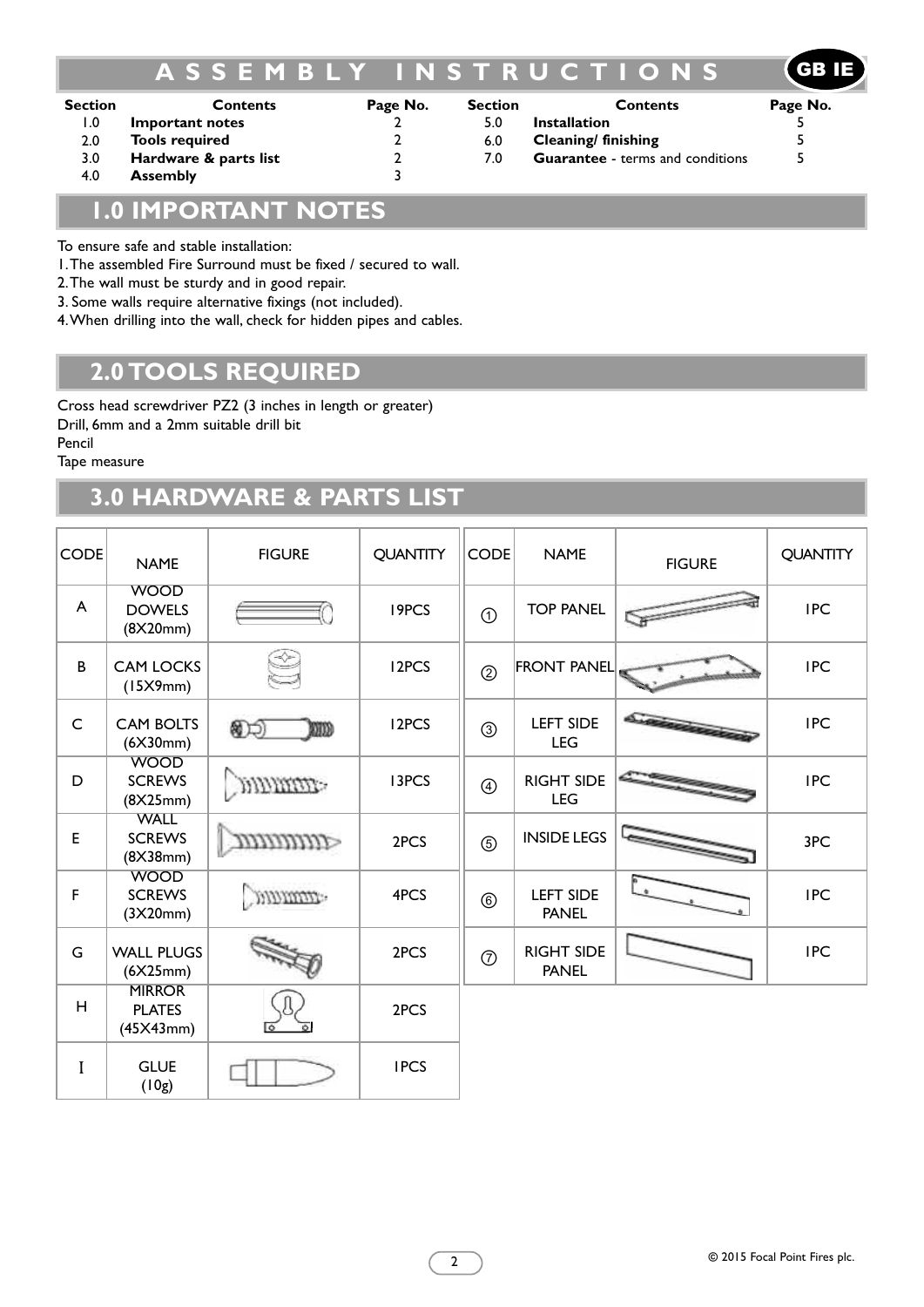### **4.0 ASSEMBLY**



Gently lay both legs you have prepared onto a suitable protected surface. Be extremely careful not to scratch the front edges of the legs. DO NOT DRAG THE LEGS! Make sure that the legs are lifted everytime they are moved to avoid them from being damaged.

Using a drop of glue (I) in each dowel hole, insert two dowels (A) in to the left leg (3). Again, using a drop of glue (I) in the dowel holes take the front panel (2) and push them on to the dowels (A). Use 2x wood screws (D) to screw the parts together. Repeat the process for the right leg using the right leg (4) and front panel (2).



Using a drop of glue (I) in each dowel hole, insert 2x dowels (A) in to the left leg (3).Again, using a drop of glue (I) in the dowel holes take the inside leg (5) and push them on to the dowels of the leg (3). Use 3x wood screws (D) to screw the right side panel (5) to the right leg (4). Repeat the process to secure the third inside panel (5) to the front panel (2).

GB IE

3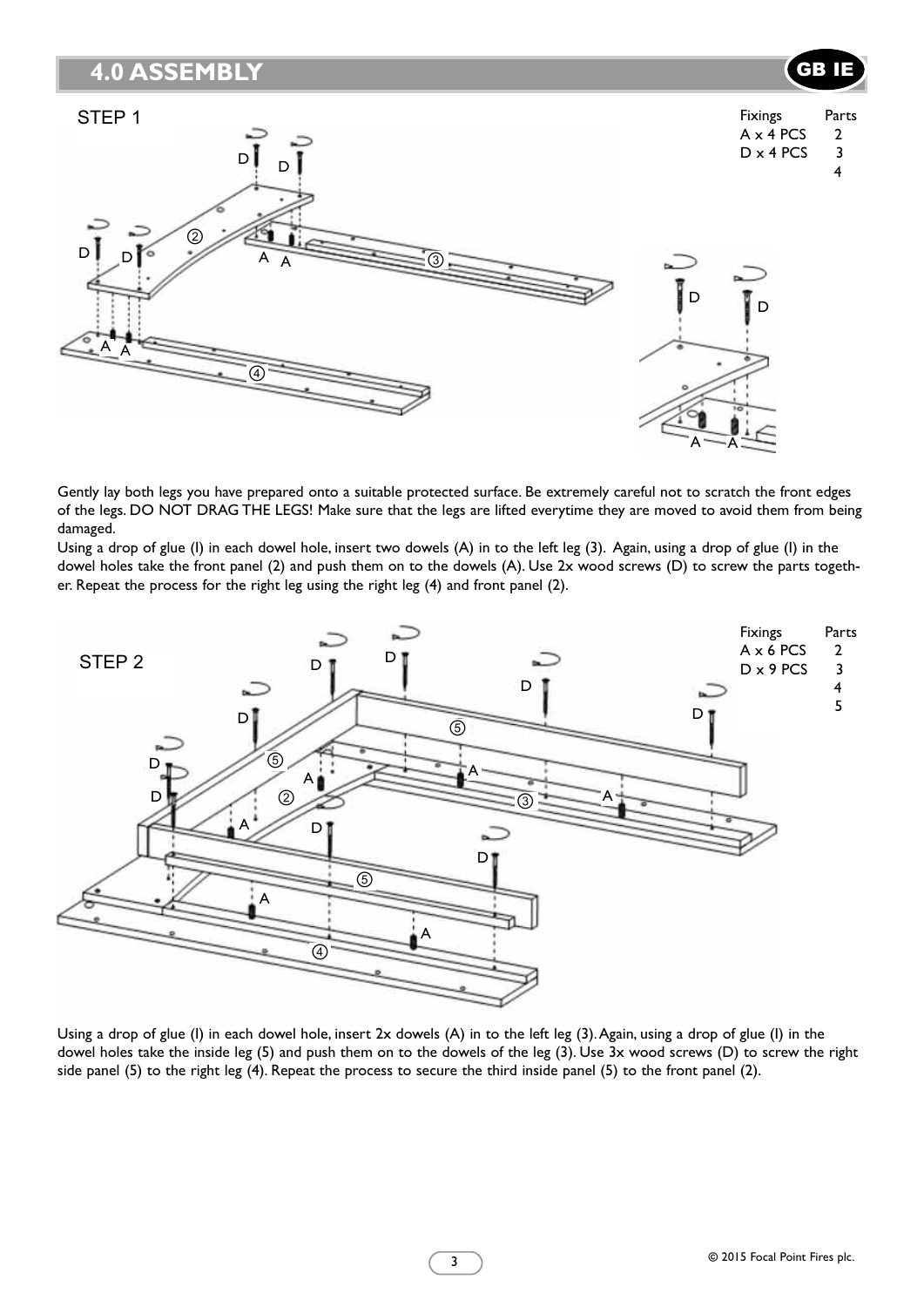

Use the Glue (I) in the dowel holes before inserting 2x dowels (A) into the left and right hand legs (3 and 4). Position the cam bolts (B) in to left and right side panels (3 and 4).

Take the left side and the right side panels (6 and 7), put some glue (I) in to the dowel holes. Insert the cam locks (B). Screw the cam bolts (C) in to the left and right legs (3 and 4). Position the left and right sides (6 and 7) onto the dowel joints (A) and cam bolts (C) in the legs (3 and 4). Now turn the cam locks (B) clockwise to lock the parts together.



Insert 6x cam locks (B) and glue (I) 5x dowels (A) into the legs and front panel (2,3&4). Next prepare the top panel (1) by screwing all 6x cam bolts (C) into position.The dowel joints (A) need to be glued in at both ends of the top panel. Connect the top panel to the surround, making sure all 11x inserts are in the correct position. Once home, all 6x cam locks (B) can be tightened into position.